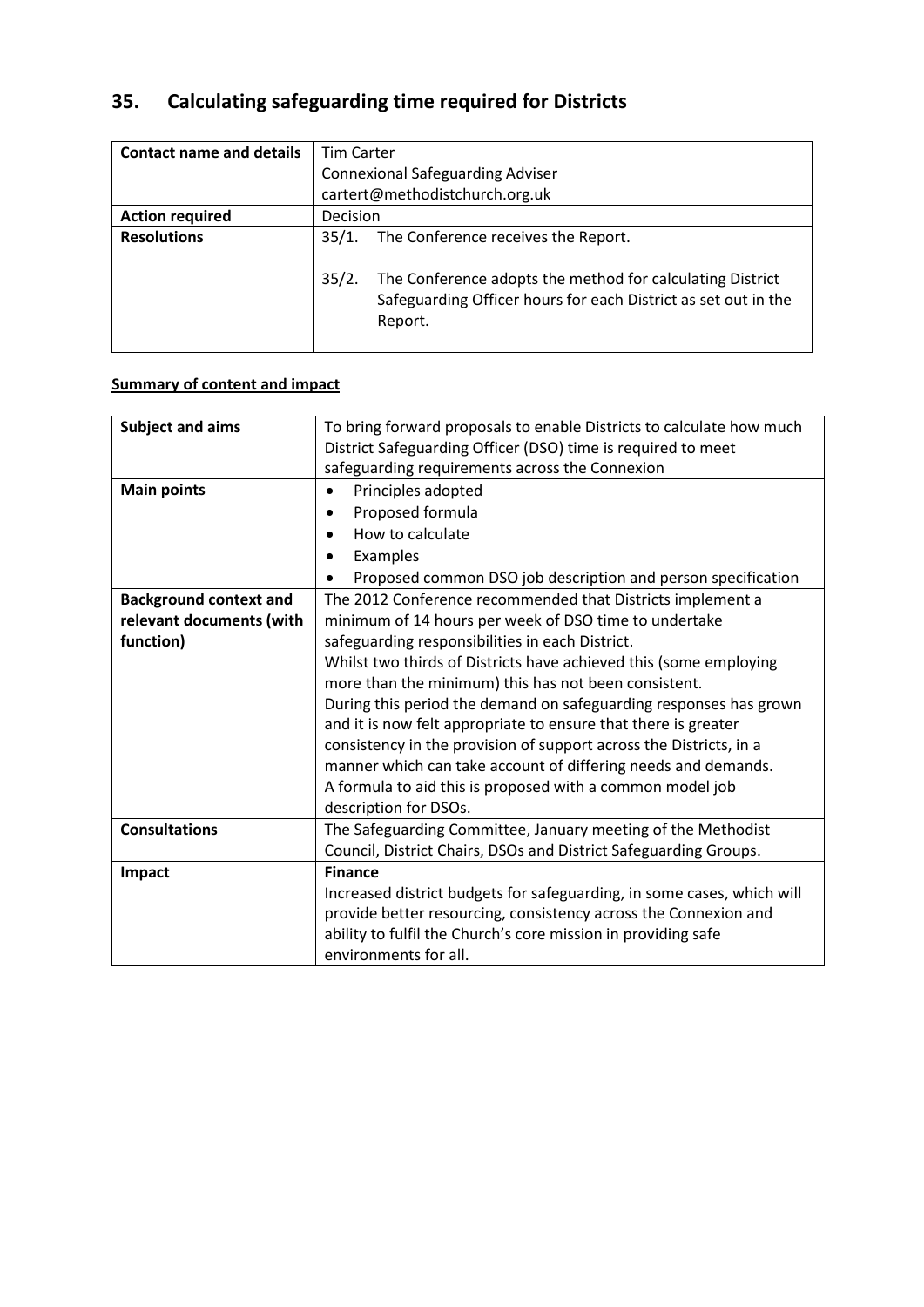## **Introduction**

1. The 2016 Conference Resolution 30/3 states:

**"The Conference directs the Methodist Council to oversee work on the practical and financial implications of increasing the minimum required number of hours worked by District Safeguarding Officers and to bring clear recommendations to the 2017 Conference." [DR 7/12/3]**

- 2. The majority of safeguarding work across the Connexion is carried out through District Safeguarding Officers (DSOs) working in collaboration, and with the support of, the connexional Safeguarding Team.
- 3. The role of DSOs is therefore crucial in promoting and ensuring safeguarding practice is understood and delivered in each District. This meets our Christian obligation to take care and safeguard the most vulnerable in our communities as well as ensuring that the Methodist Church's reputation with statutory agencies and the wider general public is protected and enhanced as we demonstrate professional competence in making churches truly safe spaces for all.
- 4. The strengthening of the role of DSOs envisaged in the President's Inquiry (Report 20 2012 Conference) continues. This established a recommended minimum commitment of 14 hours per week (paid in the majority of cases) of professional DSO time and two-thirds of Districts have now implemented this. That report envisaged that for some large Districts this would need to be increased. In some cases this need has been recognised with some Districts achieving 17.5 – 21 hours as a minimum and others planning to do this. In two cases the District has approved plans of introducing a full-time paid position in 2017/18. There are also examples where dedicated administrator time has also been allocated to support the role.
- 5. Given this experience, and the continued importance of robust safeguarding structures to support the mission of the Church, the Conference has instructed that proposals should be brought to address increasing the minimum number of hours. In order to achieve this, a formula has been developed that can enable each District to assess the level of support that should be provided to meet their safeguarding needs and responsibilities.
- 6. This paper is written as if there is a single DSO post that will fulfil safeguarding responsibilities. Current practice varies across the Connexion and safeguarding responsibilities can be shared across members of the District Safeguarding Group. The intent of this paper is that Districts make use of the formula to assess safeguarding needs across their District and then decide whether the DSO or the DSO and others will meet the presenting needs. This will also enable those Districts who currently share DSOs more flexibility in meeting district safeguarding needs. In such circumstances a clear record should be agreed that clarifies who is responsible for which duties and how this will be reviewed on an annual basis. Oversight of safeguarding work within the District will remain with the District Chair as DSO line manager (or whoever is delegated this responsibility) and report to the district policy committee.
- 7. It is also recognised that the island communities will need to adjust provision accordingly to take into account smaller populations and a degree of flexibility should be applied in conjunction with the Safeguarding Adviser in agreeing this.

#### **Principles**

- 8. In order to produce a formula a number of principles have been established:
	- The trajectory of safeguarding work over the last 15 years has been upward with more expectations and legislative demands made on all organisations. There is no sign that this is going to stop in the near future, both in the area of protecting children and developing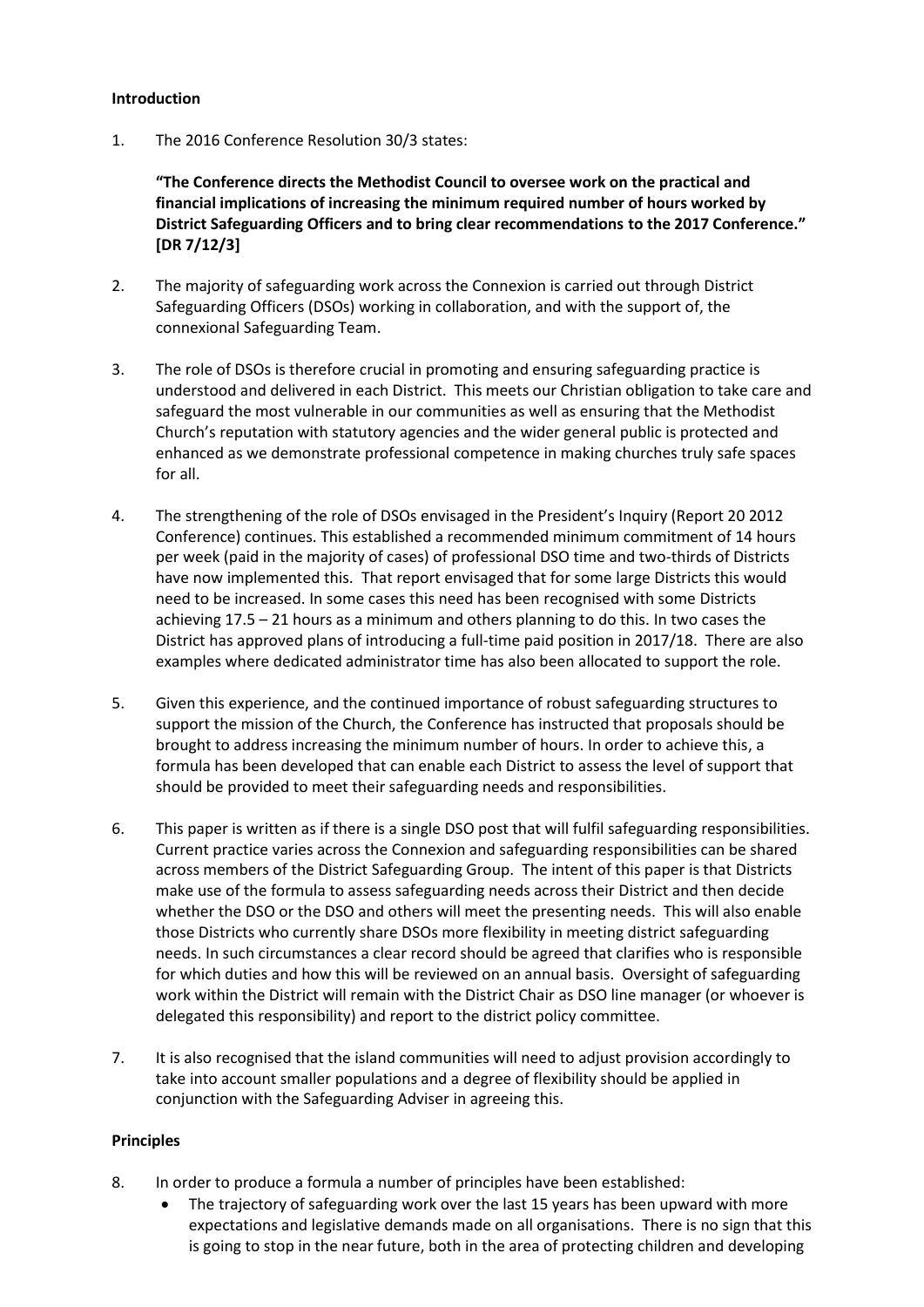understanding of adults with vulnerabilities. The Church should therefore be building capacity into our safeguarding structures in order to deal with problems in their infancy rather than when they have become more serious, complicated and expensive to resolve.

- Whilst Districts vary in many ways including size and safeguarding demands, in order for officers to be appointed in a manner that will enable a basic presence to be established, a minimum posting of 1 day (7 hours) a week has been written into this formula.
- The formula should be read in conjunction with the model DSO job description which has been produced from reviewing the job descriptions that Districts currently use.
- There is an expectation that the role is not just reactive but also proactive in being able to account for how safeguarding practice is being implemented in each District and providing the evidence to show this. This includes provision for DSOs to be active across district committees and events and make advice and support around safeguarding practice as accessible as possible. Such activities will be included in the agreed work plan for each DSO.
- It is not intended that this formula should be used to reduce the current level of resource that Districts have already committed to safeguarding and should recognise existing caseloads in calculations.
- In exceptional circumstances where a District is struggling to meet its needs the District Chair is invited to have a conversation with the Safeguarding Adviser so that interim measures to enable sufficient safeguarding support provision can be agreed.

#### **The formula**

9. The formula for working through how many hours would be applicable for each District to employ a DSO is based on a 35-hour week.

## Factor 1. Basic duties to fulfil DSO role

This includes supporting the District Safeguarding Group, Synod and district meetings, receiving professional supervision, updating on professional practice, learning and research, case work, training and auditing of church safeguarding procedures, emergencies and unforeseen events – total = 7 hours

#### Factor 2. Church population

Size of District in relation to numbers of churches/ members/activities, including areas of deprivation and greater need – up to 7 hours

#### Factor 3. District size

Geographical size of District (including ease of travel time or transport links) – up to 7 hours

#### Factor 4. Training commitments

Training – amount (now or anticipated) with training refresh every 4 years from September 2017 and revised Leadership Module due to be introduced during 2017/18 – up to 7 hours

#### Factor 5. External relationships/ covenants of care

External relationships with Local Authorities (LADOs), Police, Health, Education, Probation and other public agencies (including Covenants of Care work and liaison) – up to 7 hours

#### **Calculating number of hours required**

- 10. The minimum requirement will be 7 hours (Factor 1) regardless of other factors.
- 11. In addition to the minimum 7 hours allocation factors 2, 3, 4 and 5 should then be considered.

Each of these factors offers a maximum of 7 hours to be allocated each week and there are three levels for each factor: